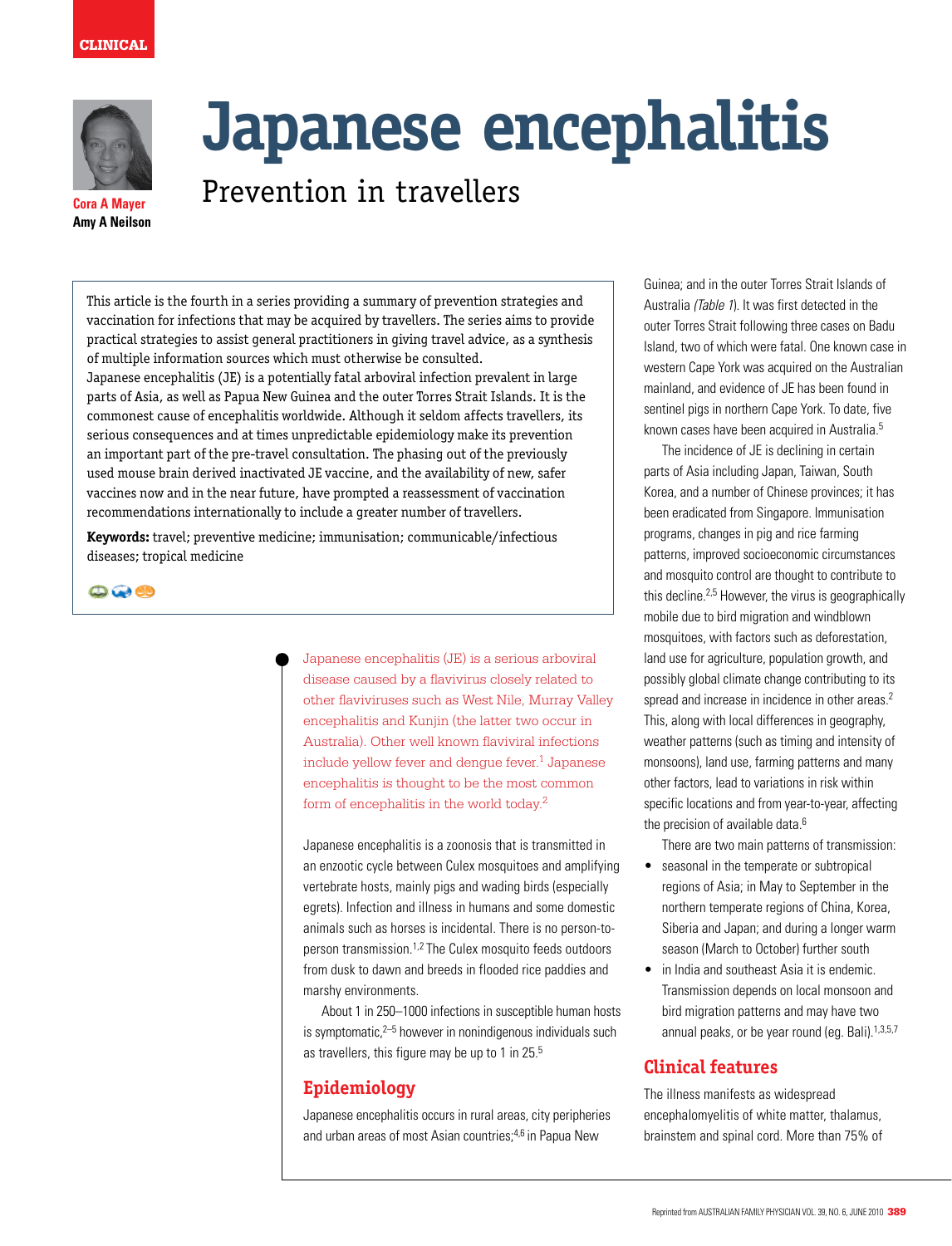children have seizures. Adults usually present with headache, meningism, fever and confusion/ altered consciousness. 2 However, JE may sometimes present as a simple febrile syndrome, acute flaccid paralysis or aseptic meningitis, depending on geographical region.5,6 This range of presenting symptoms, along with poor surveillance in less developed countries, leads to significant underreporting of disease incidence.<sup>3,6</sup> The case fatality rate is up to  $30\%$ , <sup>2</sup> and 60% of survivors, especially children, have permanent and often debilitating neurological sequelae, including motor paresis, spasticity, movement disorders, chronic seizures and developmental delay.2,5,6

#### **Who is most at risk?**

Behavioural risk factors include dawn, dusk or night visits to rice growing areas, and living in villages near rice paddies and farm animals during transmission season. Individuals especially at risk of contracting JE include soldiers, aid workers, missionaries, students, researchers in endemic areas in wet season; cyclists, backpackers and adventure travellers with uncertain itineraries travelling to these areas; and expatriates.

Specific risk factors for developing JE include:

- age greater than 50 years
- infection in childhood
- dual neurological infection, such as with neurocysticercosis or mumps
- those with factors compromising the bloodbrain barrier (eg. cochlear implants or cerebrospinal fluid shunts)
- pregnancy (risk of intrauterine infection and miscarriage if JE is acquired in the first or second trimester)
- those with genetic susceptibility, such as homozygosity for CCR5Delta32 (a nonfunctioning variant of chemokine receptor 5), and
- those with chronic conditions such as solid organ transplantation, hypertension, cardiovascular disease, diabetes mellitus and renal disease. 6

Until recently, the risk of infection with JE was thought to be less than 1 per million. 7 This low risk of contracting JE and the side effect profile of the previously used inactivated mouse brain derived vaccine1,4,5 had to be balanced with the severity of

|                    | Table 1. Risk of Japanese encephalitis, by country <sup>1</sup>                                                                                                             |                                                                                                                                                                       |
|--------------------|-----------------------------------------------------------------------------------------------------------------------------------------------------------------------------|-----------------------------------------------------------------------------------------------------------------------------------------------------------------------|
| Country            | Area                                                                                                                                                                        | Transmission season                                                                                                                                                   |
| Australia          | uman case reported from northern<br>Outer islands of Torres Strait; one h<br>Queensland mainland                                                                            | December to May, all human cases reported from February to April                                                                                                      |
| Bangladesh         | Little data; probably widespread                                                                                                                                            | Unknown; most human cases reported from May to October                                                                                                                |
| Bhutan             | No data                                                                                                                                                                     | No data                                                                                                                                                               |
| Brunei             | No data; presumed to be endemic countrywide                                                                                                                                 | Unknown; presumed year round transmission                                                                                                                             |
| (Myanmar)<br>Burma | Limited data; presumed to be endemic countrywide                                                                                                                            | Unknown; most human cases reported from May to October                                                                                                                |
| Cambodia           | Presumed to be endemic countrywide                                                                                                                                          | Probably year round with peaks reported from May to October                                                                                                           |
| China              | Human cases reported from all provinces except Xizang (Tibet), Xinjiang, and<br>Cinghai                                                                                     | Most human cases reported from April to October                                                                                                                       |
|                    | Highest rates reported from the southwest and south central provinces                                                                                                       |                                                                                                                                                                       |
|                    | Hong Kong and Macau: not considered endemic                                                                                                                                 |                                                                                                                                                                       |
|                    | Rare cases reported from the New Territories                                                                                                                                |                                                                                                                                                                       |
|                    | Vaccine not routinely recommended for travel limited to Beijing or other major<br>cities                                                                                    |                                                                                                                                                                       |
| India              | Himachal, Jammu, Kashmir, Lakshadweep, Meghalaya, Nagar Haveli, Punjab,<br>Human cases reported from all states except Dadra, Daman, Diu, Gujarat,<br>Rajasthan, and Sikkim | Most human cases reported from May to October especially in<br>northern India. The season may be extended or year round in<br>some areas especially in southern India |
|                    | Assam, Bihar, Goa, Haryana, Karnataka, Kerala, Tamil Nadu, Uttar Pradesh, and<br>Highest rates of human disease reported from the states of Andhra Pradesh,<br>West Bengal  |                                                                                                                                                                       |
| Indonesia          | Presumed to be endemic countrywide                                                                                                                                          | Human cases reported year round; peak season varies by island                                                                                                         |
|                    | human cases in Bali, Kalimantan, Java, Nusa<br>Sentinel surveillance has identified<br>Tenggara, Papua, and Sumatra                                                         |                                                                                                                                                                       |
| Japan              | Rare, sporadic cases on all islands except Hokkaido. Enzootic activity ongoing                                                                                              | Most human cases reported from May to October                                                                                                                         |
|                    | Vaccine not routinely recommended for travel limited to Tokyo or other major<br>cities                                                                                      |                                                                                                                                                                       |
| Korea, North       | No data                                                                                                                                                                     | No data                                                                                                                                                               |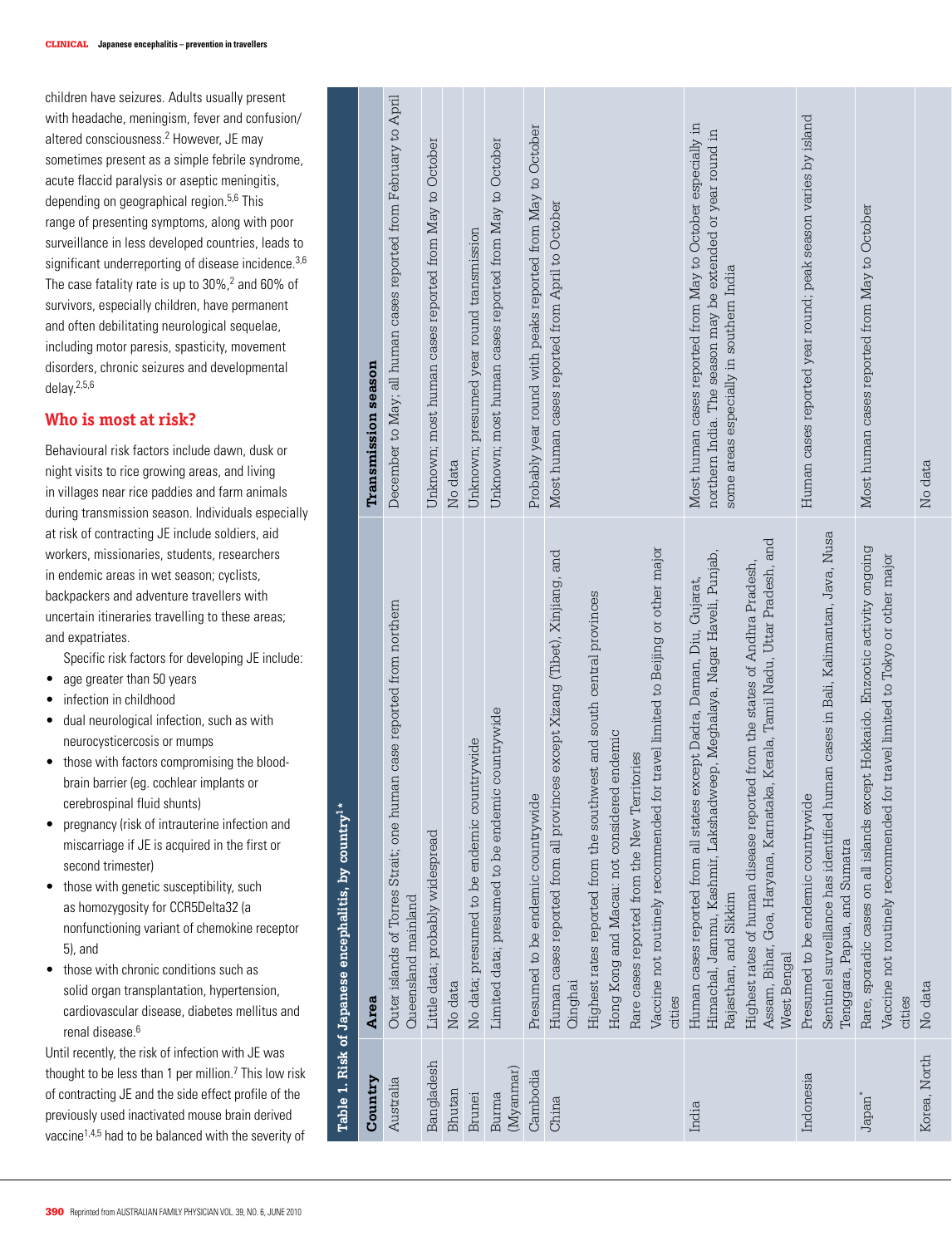| South**<br>Korea,             | Vaccine not routinely recommended for travel limited to Seoul or other major<br>Rare sporadic cases countrywide. Enzootic activity ongoing<br>cities                                                                                                                                                                                                                                                                                                                                                                                                                       | Most human cases reported from May to October                                  |
|-------------------------------|----------------------------------------------------------------------------------------------------------------------------------------------------------------------------------------------------------------------------------------------------------------------------------------------------------------------------------------------------------------------------------------------------------------------------------------------------------------------------------------------------------------------------------------------------------------------------|--------------------------------------------------------------------------------|
| Laos                          | No data; presumed to be endemic countrywide                                                                                                                                                                                                                                                                                                                                                                                                                                                                                                                                | Presumed to be May to October                                                  |
| Malaysia                      | Vaccine not routinely recommended for travel limited to Kuala Lumpur or other<br>Endemic in Sarawak; sporadic cases or outbreaks reported from all states of<br>Most human cases from reported from Penang and Sarawak<br>peninsula, and probably Sabah<br>major cities                                                                                                                                                                                                                                                                                                    | Year round transmission                                                        |
| Nepal                         | Endemic in southern lowlands (Terai). Sporadic cases or outbreaks reported from<br>Vaccine not routinely recommended for travel limited to high altitude areas<br>Highest rates of human disease reported from western Terai districts<br>the Kathmandu valley                                                                                                                                                                                                                                                                                                             | Most human cases reported from May to November                                 |
| Pakistan                      | Limited data; human cases reported from around Karachi                                                                                                                                                                                                                                                                                                                                                                                                                                                                                                                     | Most human cases reported from May to October                                  |
| Papua New<br>Guinea           | Limited data; sporadic human cases reported from Western, Gulf, and Southern<br>A case of JE was reported from near Port Moresby in 2004. Human cases<br>documented in Papua Indonesia<br>Highland provinces                                                                                                                                                                                                                                                                                                                                                               | Unknown                                                                        |
| Philippines                   | Luzon, and Manila<br>Limited data; presumed to be endemic on all islands<br>Outbreaks reported in Nueva Ecija,                                                                                                                                                                                                                                                                                                                                                                                                                                                             | Unknown; probably year round                                                   |
| Russia                        | Rare human cases reported from the far eastern maritime areas south of<br>Khabarousk                                                                                                                                                                                                                                                                                                                                                                                                                                                                                       | Most human cases reported from July to September                               |
| Singapore                     | Rare sporadic human cases reported<br>Vaccine not routinely recommended                                                                                                                                                                                                                                                                                                                                                                                                                                                                                                    | Year round transmission                                                        |
| Sri Lanka                     | Anuradhapura, Gampaha,<br>Endemic countrywide except in mountainous areas<br>Kurunegala, Polonnaruwa, and Puttalam districts<br>Highest rates of human disease reported from                                                                                                                                                                                                                                                                                                                                                                                               | Year round with variable peaks based on monsoon rains                          |
| Taiwan**                      | Vaccine not routinely recommended for travel limited to Taipei or other major<br>Rare sporadic human cases island wide<br>cities                                                                                                                                                                                                                                                                                                                                                                                                                                           | Most human cases reported from May to October                                  |
| Thailand                      | Highest rates of human disease reported from the Chiang Mai Valley. Sporadic<br>Endemic countrywide; seasonal epidemics in the northern provinces<br>human cases reported from Bangkok suburbs                                                                                                                                                                                                                                                                                                                                                                             | Year round with seasonal peaks from May to October, especially in<br>the north |
| Timor-Leste                   | Limited data; anecdotal reports of sporadic human cases                                                                                                                                                                                                                                                                                                                                                                                                                                                                                                                    | No data                                                                        |
| Vietnam                       | Endemic countrywide; seasonal epidemics in the northern provinces<br>Highest rates of disease in the northern provinces around Hanoi and<br>northwestern provinces bordering China                                                                                                                                                                                                                                                                                                                                                                                         | Year round with seasonal peaks from May to October, especially in<br>the north |
| Western<br>Islands<br>Pacific | Outbreaks of human disease reported in Guam in 1947-1948 and Saipan in 1990                                                                                                                                                                                                                                                                                                                                                                                                                                                                                                | Unknown; most human cases reported from October to March                       |
|                               | $^\star$ Data are based on published reports and personal correspondence. Risk assessments should be performed cautiously as risk can vary within areas and from year-to-<br>$^{**}$ In some endemic areas, human cases among residents are limited because of vaccination or natural immunity. However, because JE virus is maintained in an $\,$<br>susceptible visitors to these areas still may be at risk of infection<br>JE virus transmission are incomplete<br>year; surveillance data regarding human cases and<br>enzootic cycle between animals and mosquitoes, |                                                                                |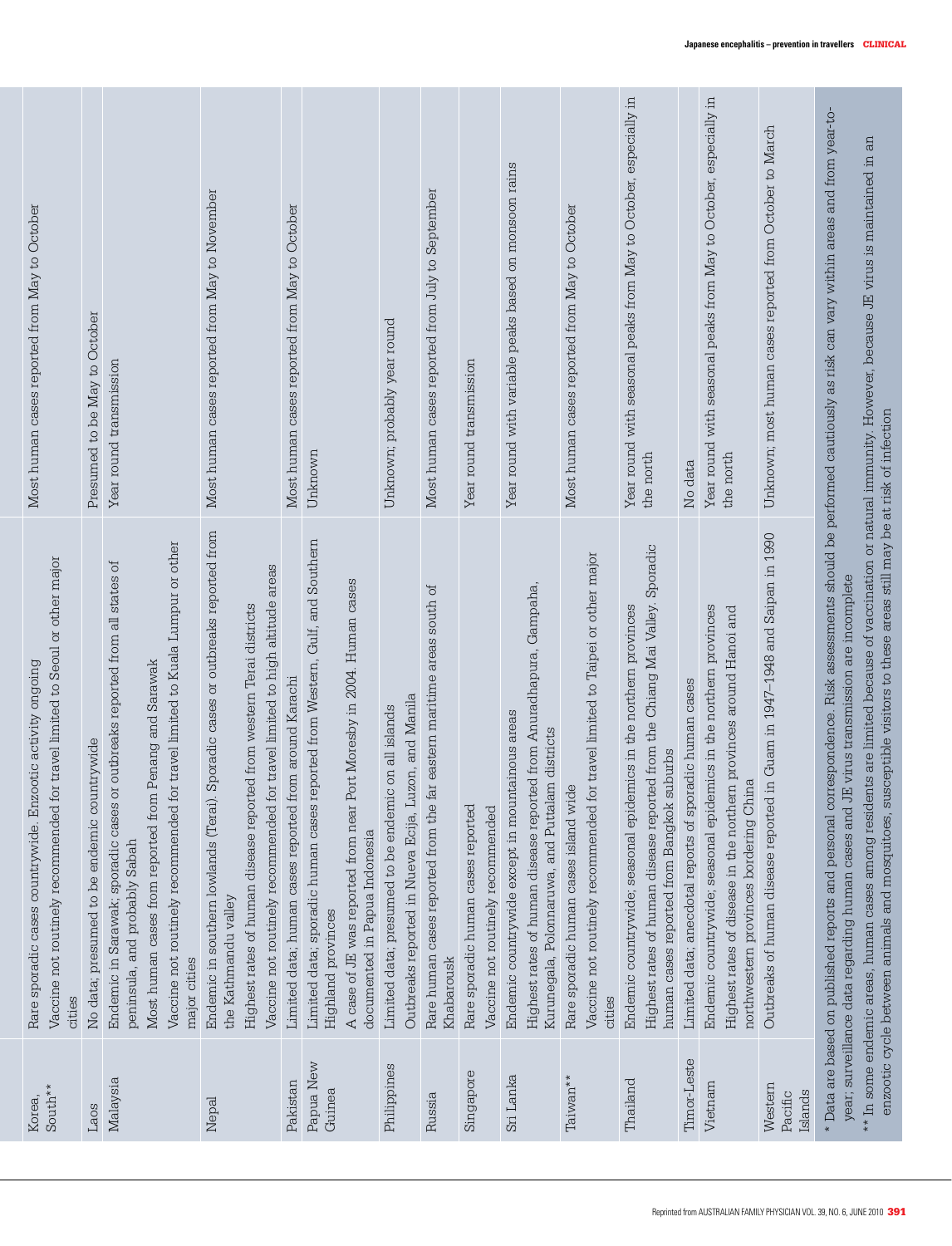the disease and the fact that JE has occurred even in short term travellers with low risk itineraries (eq. to resorts in Bali). $6,7$  The risk for rural travellers in JE season is considered to be about 1 per 5000 to 1 per 20000 travellers per week. $7-9$  or 1 per 5000–10000 per month.4,6 As new vaccines with an improved safety profile are becoming available, the benefits of vaccine are likely to outweigh the risks in a greater number of travellers.3,4,6

### **Prevention**

Prevention includes: mosquito precautions, regardless of vaccination status; avoidance of high risk activities; advice about the disease to those travelling to areas of JE transmission; and advice about the risks and benefits of vaccination.

#### **Vaccines**

An older inactivated, mouse brain derived vaccine (JE-Vax) is no longer manufactured and is not available in Australia. Problems with the vaccine included concerns about severe immediate and delayed hypersensitivity reactions in 1–17 per 10 000 vaccinees $3$  and the rare possibility of developing severe neurological adverse events.<sup>3,5</sup> It was also relatively expensive, difficult to produce, required multiple doses, and lacked clear information about some aspects of long term protection and booster requirements.<sup>3</sup>

 The new inactivated JE vaccine IC-51 (Jespect/ Ixiaro [CSL]) was approved by the Therapeutic Goods Administration (TGA) in Australia in January 200912 for active immunisation against JE virus for persons aged 18 years and over $11,12$  (Table 2).

An as yet unavailable chimeric vaccine (Chimerivax-JE [Sanofi Pasteur]), is a lypohilised recombinant, attenuated, single dose, live vaccine which incorporates JE virus genes into a 'backbone' of an attenuated strain of yellow fever virus.<sup>3</sup> Similar vaccines against other flaviviruses are being developed using this method.15 It promises to be highly immunogenic and low cost, but there are theoretical concerns about possible adverse recombination events and rare, but potentially fatal, side effects as seen with the yellow fever vaccine.<sup>3</sup> The vaccine may be available by the end of 2010; it is likely that it will be registered for use in children.

#### **Vaccines in children**

Until the release of a JE vaccine appropriate for use in children, a Korean inactivated mouse brain

# **Table 2. Administration recommendations for inactivated JE vaccine IC-51:**

| Jespect/Ixiaro <sup>14</sup>                |                                                                                                                                                                                                                                                                                                                                                                                                   |
|---------------------------------------------|---------------------------------------------------------------------------------------------------------------------------------------------------------------------------------------------------------------------------------------------------------------------------------------------------------------------------------------------------------------------------------------------------|
| Contents                                    | Purified, inactivated JE virus, hydrated aluminium hydroxide<br>0.1%, phosphate buffered saline                                                                                                                                                                                                                                                                                                   |
| Indications                                 | Active immunisation against JE virus for persons aged 18<br>vears or over                                                                                                                                                                                                                                                                                                                         |
| Contraindications                           | • Previous serious reaction such as anaphylaxis to this vaccine<br>• Known hypersensitivity to any component<br>• Age $<$ 18 years                                                                                                                                                                                                                                                                |
| Precautions                                 | • Acute febrile illness<br>· History of flavivirus infection and/or vaccination (including<br>JE, dengue fever, Murray valley encephalitis)<br>• Immunosuppressive therapy or immunodeficiency may lead<br>to diminished immune response                                                                                                                                                          |
| Administration<br>schedule                  | Give 0.5 mL IM into the deltoid muscle (SC administration<br>could result in suboptimal vaccine response) on day 0 and day<br>28. Shake well before administration                                                                                                                                                                                                                                |
| Adverse reactions                           | $\bullet$ Shown to be safe <sup>3,10</sup><br>• Headache (20%) and myalgia (13%) occur, usually within the<br>first 3 days after vaccination<br>· Usually mild, less prominent after the second vaccine dose<br>• No serious adverse reactions reported                                                                                                                                           |
| Interactions                                | • No assessment available regarding administration of other<br>flavivirus vaccines including yellow fever<br>$\bullet$ Jespect and hepatitis A vaccine (Havrix 1440) may be given<br>concomitantly<br>• Previous tick borne encephalitis vaccine did not interfere<br>with immunity against JE<br>• Information not yet available on whether previous JE-Vax<br>should be considered <sup>3</sup> |
| Pregnancy and<br>breastfeeding              | Due to lack of data, IC-51 vaccine should not be given unless<br>clearly needed. <sup>11</sup> The product information classifies it as<br>Category B1, but adequate human data is not available <sup>13</sup>                                                                                                                                                                                    |
| Children                                    | • Not to be used in children aged <18 years<br>• Immunogenicity and safety trials in children are currently in<br>progress <sup>13</sup>                                                                                                                                                                                                                                                          |
| Duration of<br>protection/booster<br>timing | As yet uncertain <sup>3</sup>                                                                                                                                                                                                                                                                                                                                                                     |
| Approximate cost                            | \$150.00 per dose                                                                                                                                                                                                                                                                                                                                                                                 |

derived JE vaccine (Green Cross Vaccine Corp) can be accessed under the TGA Special Access Scheme (see *Resources*). It can be used in adults as well as children aged 1 year or over.<sup>16</sup> The risks, adverse effects and contraindications are similar to those of JE-Vax, including the need for a 30 minute observation period after the vaccine and avoidance of travel until 10 days after completion of the course. Boosters need to be given at 12 months following the primary

course, then every 3 years unless at particular risk (then boost annually). Accelerating the schedule (days 0, 7 and 14) will lead to lower antibody titres and shorter duration of protection (Table 3). Contraindications specific to the Green Cross vaccine include neurological conditions (especially convulsions in the past 12 months), and caution exercised in persons with a past history of urticaria.<sup>17</sup> The vaccine, once ordered, can be available within 10–14 days.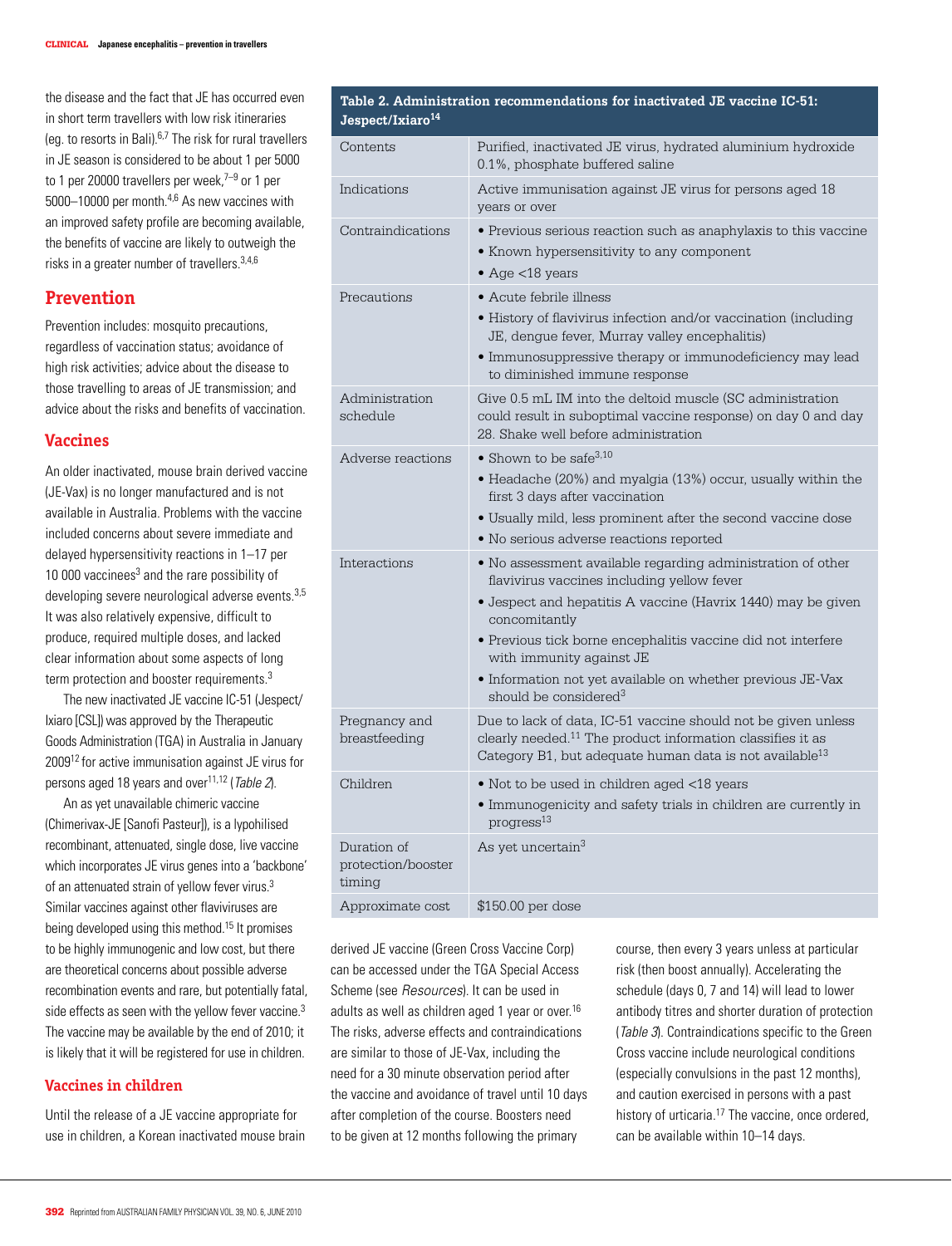**Table 3. Dosage and administration of the Green Cross inactivated, mouse brain derived JE vaccine16,17**

|             | <b>Adults and children</b><br>>3 years of age | Children 1–3<br>years of age | <b>Vaccination</b><br>schedule |
|-------------|-----------------------------------------------|------------------------------|--------------------------------|
| First dose  | $1 \text{ mL}$                                | $0.5$ mL                     | Day 0                          |
| Second dose | $1 \text{ mL}$                                | $0.5$ mL                     | Day 7                          |
| Third dose  | $1 \text{ m}$ .                               | $0.5$ mL                     | Day 28                         |

#### **Table 4. Current NHMRC recommendations and likely future recommendations for JE vaccination**

#### **Current NHMRC vaccine recommendations in Australia5 (based on the use of mouse brain derived vaccine)**

- Travellers spending 1 month or more in rural areas of Asia or western Papua New Guinea, especially during wet season, and/or considerable outdoor activity, and/or staying in suboptimal accommodation; or <1 month in areas experiencing epidemic transmission
- All other travellers spending 1 year or more in Asia, including urban areas (except Singapore)
- All residents (>1 year of age) of the outer Torres Strait Islands
- All nonresidents living or working in the outer Torres Strait Islands for a cumulative total or 30 days or more during wet season (December to May). Late wet season (eg. May arrivals) do not require the vaccine, nor do dry season visitors to the outer islands, or visitors to the inner islands (eg. Thursday Island)
- All those who wish to minimise risk/ request vaccine if fully informed of risks and benefits

#### **Likely future recommendations (based on the newer safer vaccines)**

All current recommendations plus:

- Repeat travellers who are at risk through cumulative duration of exposure
- Any individual with prolonged duration of stay, regardless of itinerary
- Any traveller whose itinerary includes rural areas
- Consider vaccinating all travellers visiting regions at risk of JE transmission who:
	- have greater outdoor exposure
	- are aged >50 years
	- are aged <10 years (once an appropriate vaccine for children becomes available)
	- have chronic conditions such as hypertension, diabetes mellitus, chronic renal disease
	- have had solid organ transplant, cochlear implant, ventriculoperitoneal shunts
	- are on anti-TNF therapy
	- have known homozygosity for CCR5delta32
- are pregnant (exposure risk must be balanced with as yet unknown vaccine risks)

## **Vaccine recommendations**

Vaccine recommendations are under revision as new vaccines with an improved risk profile, and more information about the risks and epidemiology of JE, become available. Current vaccination recommendations are shown in Table 4. In view of the relative safety of the new vaccine(s), expert opinion<sup>6</sup> now suggests expanding vaccine recommendations (Table 4).

## **Conclusion**

Recently revised recommendations for vaccination against JE, a serious arboviral infection with a poorly predictable risk profile, will become more pertinent to the Australian setting when safer, nonmouse brain derived vaccines become available for travellers aged less than 18 years. These vaccines will take the place of discontinued and currently used

vaccines for this age group. In the meantime, specialist advice may be sought where clarification is needed in individual situations. General preventive advice is always important. A new, inactivated JE vaccine (IC-51), registered in Australia in 2009, is available for travellers aged more than 18 years, and another, chimeric vaccine is due for release soon.

#### **Resources**

Updates on the JE situation are available from the following sites:

- International Society for Infectious Diseases program for monitoring emerging diseases: (ProMed) www.promedmail.org
- • World Health Organization: http://gamapserver. who.int/mapLibrary/Files/Maps/Global\_ JE\_ITHRiskMap.png and www.who.int/ith/ updates/en/index.html
- Centers for Disease Control: www.nc.cdc.gov/ travel/default.aspx (with link to outbreak news and yellow book 2010)
- International Society of Travel Medicine: www. istm.org/WebForms/NonIstmLinks/Outbreak\_ News.aspx
- TGA Special Access Scheme: www.tga.gov. au/docs/html/sasinfo.htm or www.tga.gov.au/ docs/pdf/unapproved/sas.pdf.

#### **Authors**

Cora A Mayer MBBS(Hons), FRACGP, MPH&TM, DRANZCOG, CTH, is a general practitioner and postgraduate student, Melbourne, Victoria. coramayer@yahoo.com.au

Amy A Neilson MBBS, BSc, MPH&TM, is Principal House Officer, Department of Emergency Medicine, Royal Brisbane and Women's Hospital, Queensland.

Conflict of interest: none declared.

#### **Acknowledgment**

Thanks to Dr Stanley Khoo and Ros Fairless (RN) from Travel Medicine Centre Perth for their help with information about the Korean Green Cross vaccine.

#### **References**

- 1. Centers for Disease Control and Prevention. Travelers' health: yellow book. In: CDC Health Information for International Travel. Centers for Disease Control and Prevention, 2010.
- Yung A, Ruff T, Torresi J, Leder K, O'Brien D. Manual of travel medicine. A pre-travel guide for health care practitioners. 2nd edn. Melbourne: IP Communications, 2004.
- 3. Wilder-Smith A, Freedman DO. Japanese encephalitis: is there a need for a novel vaccine? Expert Review of Vaccines 2009;8:969–72.
- 4. Toovey S. A new inactivated Japanese encephalitis vaccine for adult travelers. Travel Medicine and Infectious Disease 2009;7:301–4.